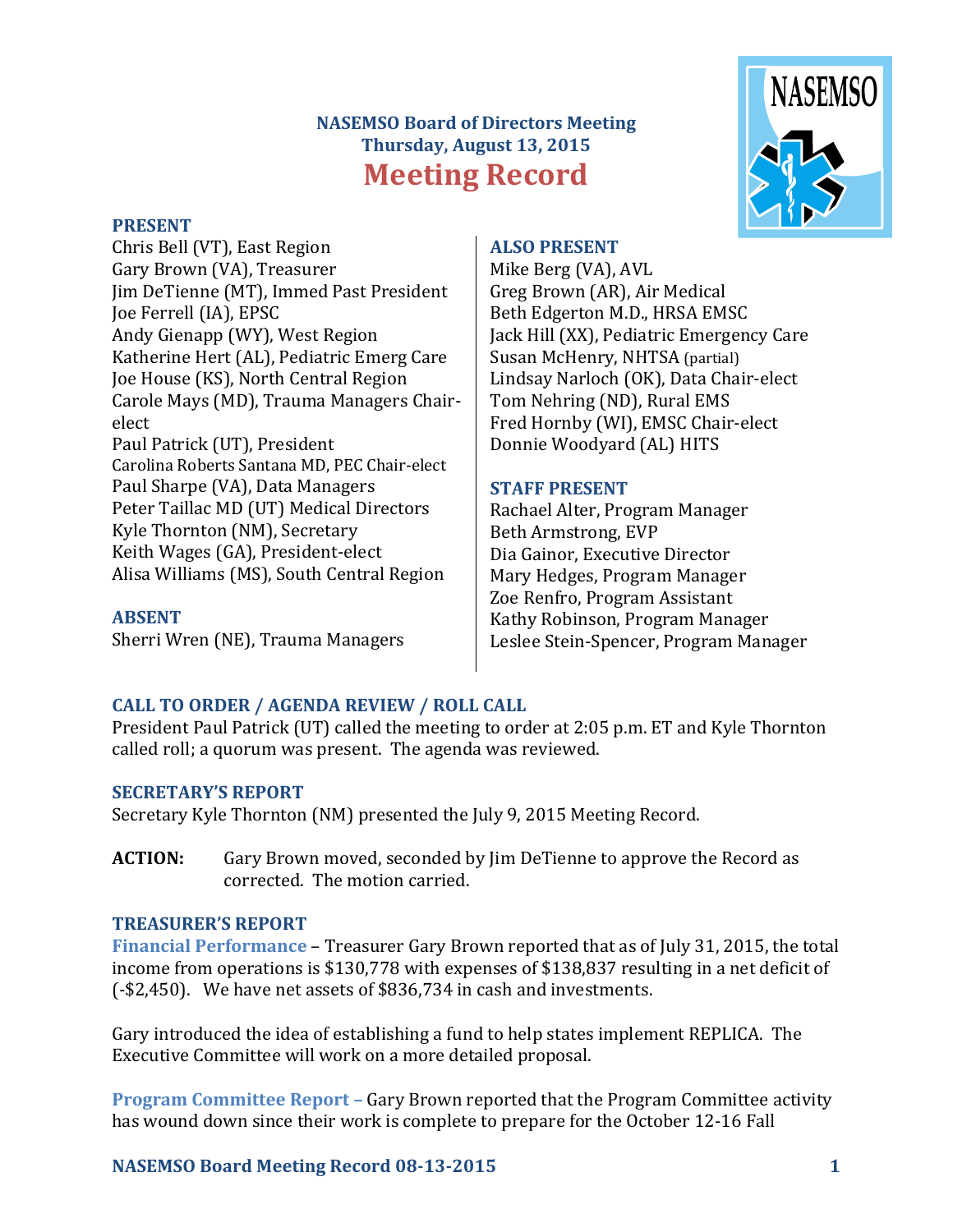Meeting. The NASEMSO web site [\(www.nasemso.org\)](http://www.nasemso.org/) has information on registration, speakers, the Leadership Skills Workshop and more. 89 folks are currently registered and it is anticipated that this will increase as travel approvals are processed. The abstract/poster competition entry deadline is August 30. The Louisville optional outing registration deadline is October 6.

ACTION: Mary Hedges is asked to send additional reminder emails to states to register for the Fall Meeting.

Mary Hedges announced that the NASEMSO Spring Meeting will occur April 4-6, 2016 at the Hyatt Regency in Bethesda, MD.

## **ACTION ITEMS**

- **Field EMS Bill** Paul Patrick shared that NAEMT is seeking official action from NASEMSO on the current Field Bill. Dia noted that if NASEMSO decides to oppose or remain silent on the Bill, NAEMT has asked that we articulate the rationale so that they can consider for future Bill refinement. The current version eliminated the state office grant program. It was observed that the lead agency issue is not a concern for NASEMSO. Other concerns are the magnitude and complexity of bill and lack of national consensus among public safety office, and lack of reference to state EMS office.
- ACTION: The Government Information Committee will draft a letter articulating NASEMSO's reservations about the Bill. It will be circulated to the Board for action at the September meeting (this decision was made at the motion and second of Joe Ferrell and Keith Wages, by unanimous vote). It will be convey that we are supportive of a Field Bill to support EMS, but not this version.
	- **Medicare Ambulance Access, Fraud Prevention and Reform Act (H.R. 745, S. 377) –** Dia summarized the American Ambulance Association request for NASEMSO to sign on in support of this legislation.
- ACTION: Joe House moved, seconded by Joe Ferrell to support the legislation. The vote was unanimous and the motion carried.
	- **Public Safety Alliance Memorandum of Understanding** Paul presented the opportunity to renew the MOU. There is no financial obligation.
- ACTION: Gary Brown moved, seconded by Joe House to renew the MOU. The motion carried by unanimous vote.
	- **Safe Transportation of Children in Ground Ambulances**  Jack Hill proposed an ad hoc committee be established to study this topic. The committee would include disciplines beyond the PEC.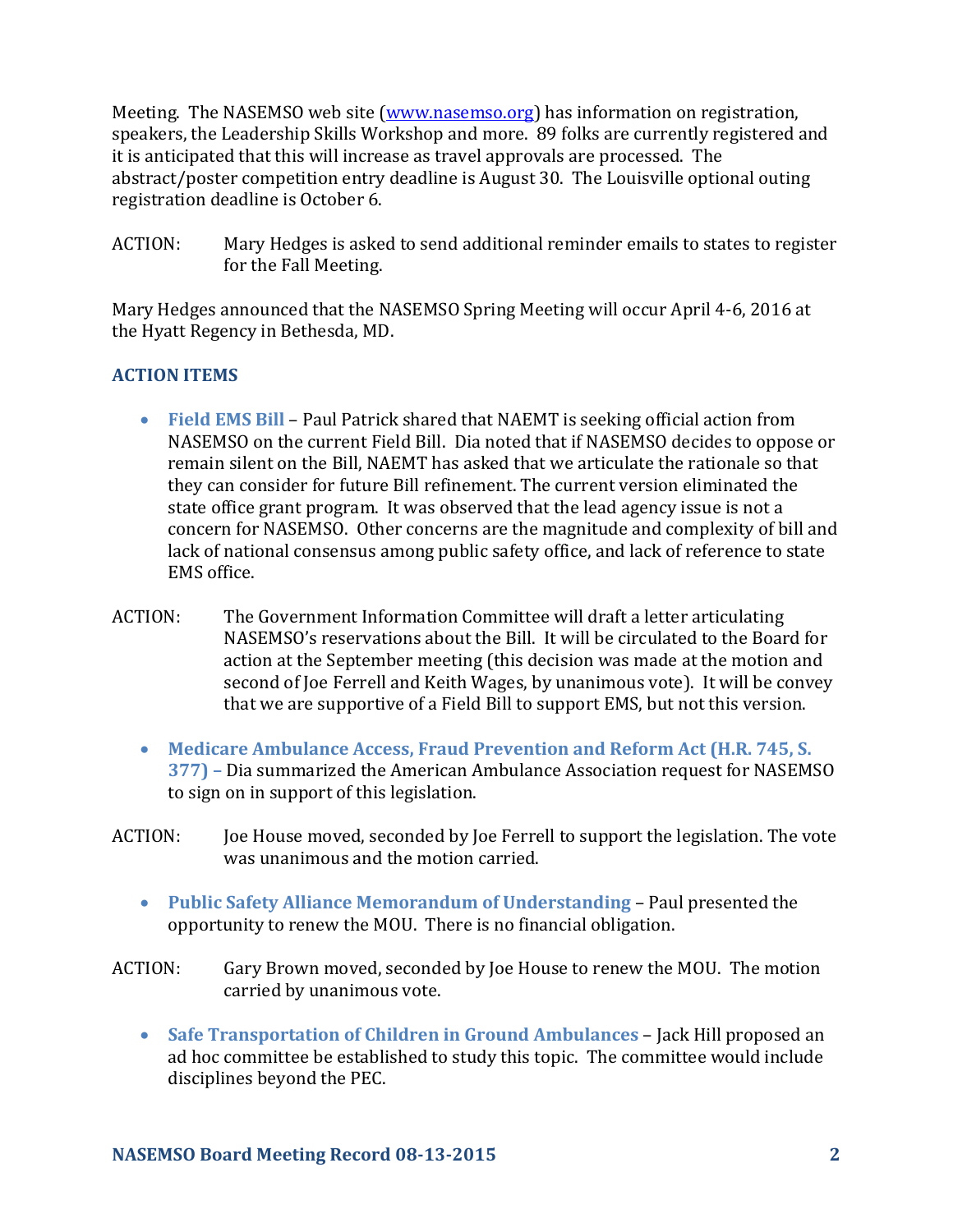#### ACTION: Jack Hill moved, seconded by Kathryn Hert to establish the committee. The motion carried by unanimous vote.

#### **EXECUTIVE DIRECTOR'S REPORT**

- **CAP 1** we await paperwork to undertake Year 5 activity. Paul Patrick, Dia Gainor and Beth Armstrong will meet with Drew Dawson September 1 on the next generation of this CAP.
- **CAP 5**  site visits have begun to collect evaluation data on the pediatric toolkit.
- **CAP 6**  a big stakeholders meeting occurred in conjunction with the Spring Meeting in San Antonio. The MOU for state sign-on has been drafted. A data definitions work group draft has been submitted to NHTSA earlier this month.
- **CAP 7**  the call for suggested measures has received high interest, with 45 already submitted as of this morning. A webinar earlier this week included 200 participants including 5 international registrants.
- **CAP X** Rachael shared that the draft documents to implement evidence-based guidelines has been circulated. WY, AZ and TN have rolled out training.
- **Pending Project Considerations**  Dia shared that staff has been working on various funding applications.
	- o An EMS health IT project that may be awarded by ONCHIT to define the electronic equivalent of the "short form" that EMS personnel might leave on paper at an ED and conversely the data that a hospital (presumably ED) would provide back to the EMS agency.
	- o Paperwork is being completed now with NIST for a grant to summarize the various ambulance design and ambulance testing resources that have been released in recent past and package the information in an electronic interactive format.
	- o The proposal for the EMS personnel fatigue project was submitted July 30.
	- o A cooperative agreement specific to state EMS office and tribal EMS relationships and promising practices.
- **NEMSAC / FICEMS Meetings**  This week Dia made presentations on EMS Compass and REPLICA that were both very well received.

## **NASEMSO LIAISON REPORTS**

- **NHTSA OEMS** Susan McHenry commended Dia's representation at FICEMS and NEMSAC, and was pleased to see the positive response among other federal partners. Federal partners has a Grant Coordinating Committee that is advocating insertion in grant guidance relative to supporting states and locals to move forward with version 3.0 for NEMSIS. They anticipate another continuing resolution the end of September and will have a few personnel present in Louisville.
- **HRSA EMSC** Dr. Beth Edgerton announced three funding announcements coming out October-December. Targeted issues competition with \$275,000 for three years focusing on issues to advance care of children in alignment with their performance measures. Regionalization of care grants applications will be released. EMSC Innovation and Improvement Center RFP will be issued to ramp up resources available using a quality improvement model. They want to increase their support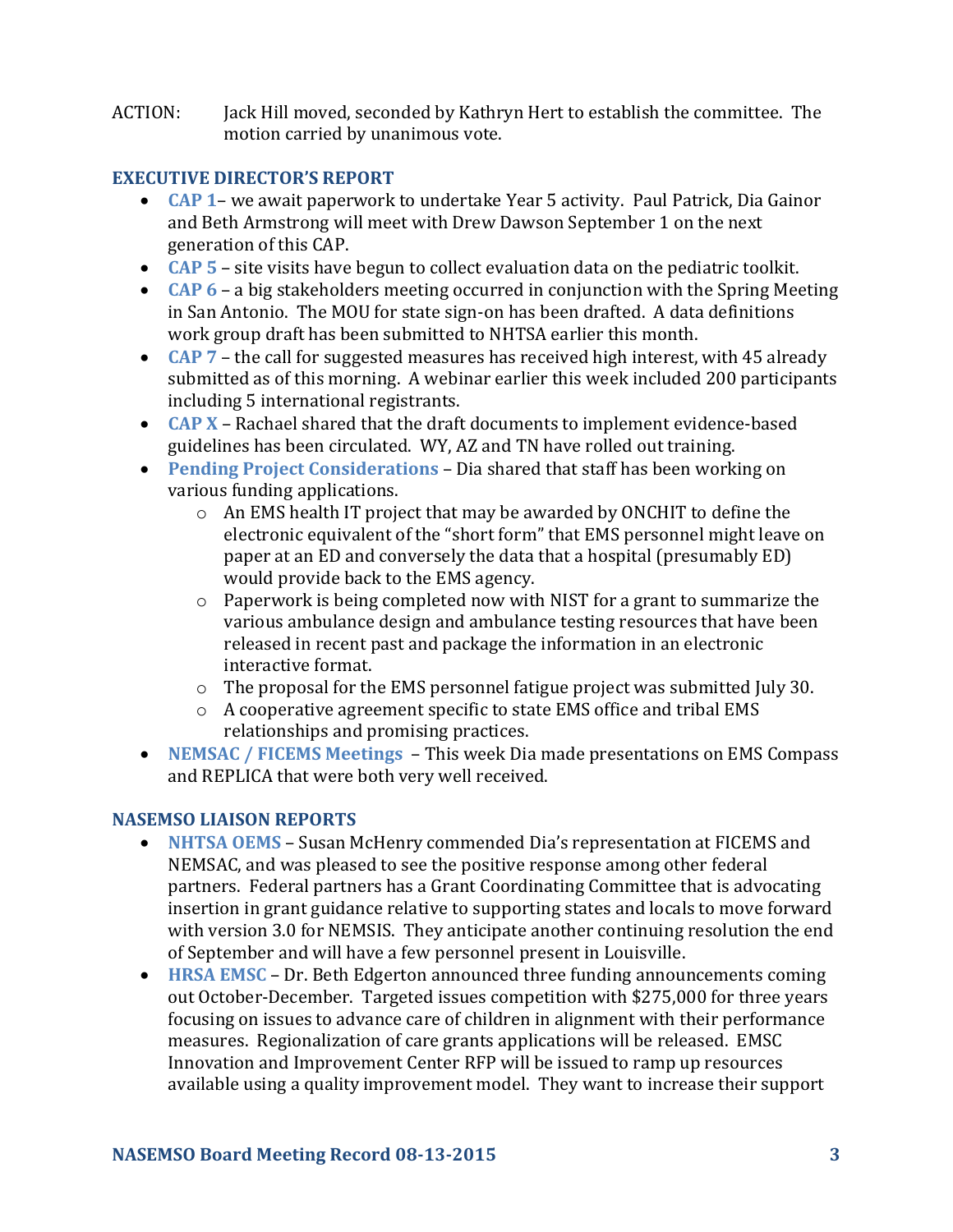in the pre-hospital setting. \$1.5 million for four years. PECARN competition just closed.

#### **PRESIDENTS REPORT**

 **Revision of NASEMSO's Meeting Planning Approach** – Paul Patrick reminded that NASEMSO has changed its meeting planning in order to accommodate federal partner travel restrictions.

#### **DISCUSSION ITEMS**

 **CDC Response to NASEMSO letter re Naloxone** – anticipated changes to scope of practice model were acknowledged in the letter.

#### **Council Highlights**

- **Data Managers** (no report).
- **Education & Professional Standards** Joe Ferrell shared that their steering committee focused on Fall Meeting planning, and the entire council meets next week.
- **Medical Directors** –Dr. Taillac indicated that the council is reevaluating all their liaison positions. Two are not currently filled: NAEMSP and ACEP EMS Committee liaisons. He proposed that the chair or vice chair of their council fill these roles de facto.
- **Pediatric Emergency Care** Katherine Hert shared that the council has recently put together a work group to produce their agenda.
- **Trauma Managers** Sherri noted that their steering committee meets next week. Their trauma monograph response deadline has been extended.

#### **Standing Committee Highlights**

- **Air Medical –** (no report).
- **Communications and Technology-** (no report)
- **Domestic Preparedness –** (no report)
- **Government Information** Jim DeTienne observed that GIC is getting more engaged in advocacy with partners such as NAEMSP and NAEMT recently. He reported that staff has undertaken a thorough review and update of all organizational liaisons and partner relationships which will assist with advocacy too.
- **HITS –** Donnie Woodyard reported the HITS Committee met August 12. Donnie participated in the Traffic Incident Management (TIM) Peer Exchange in Nashville in July, and found that EMS was not well understood by his national traffic safety colleagues.
- **Rural EMS –** (no report)

## **Ad Hoc Committee Reports**